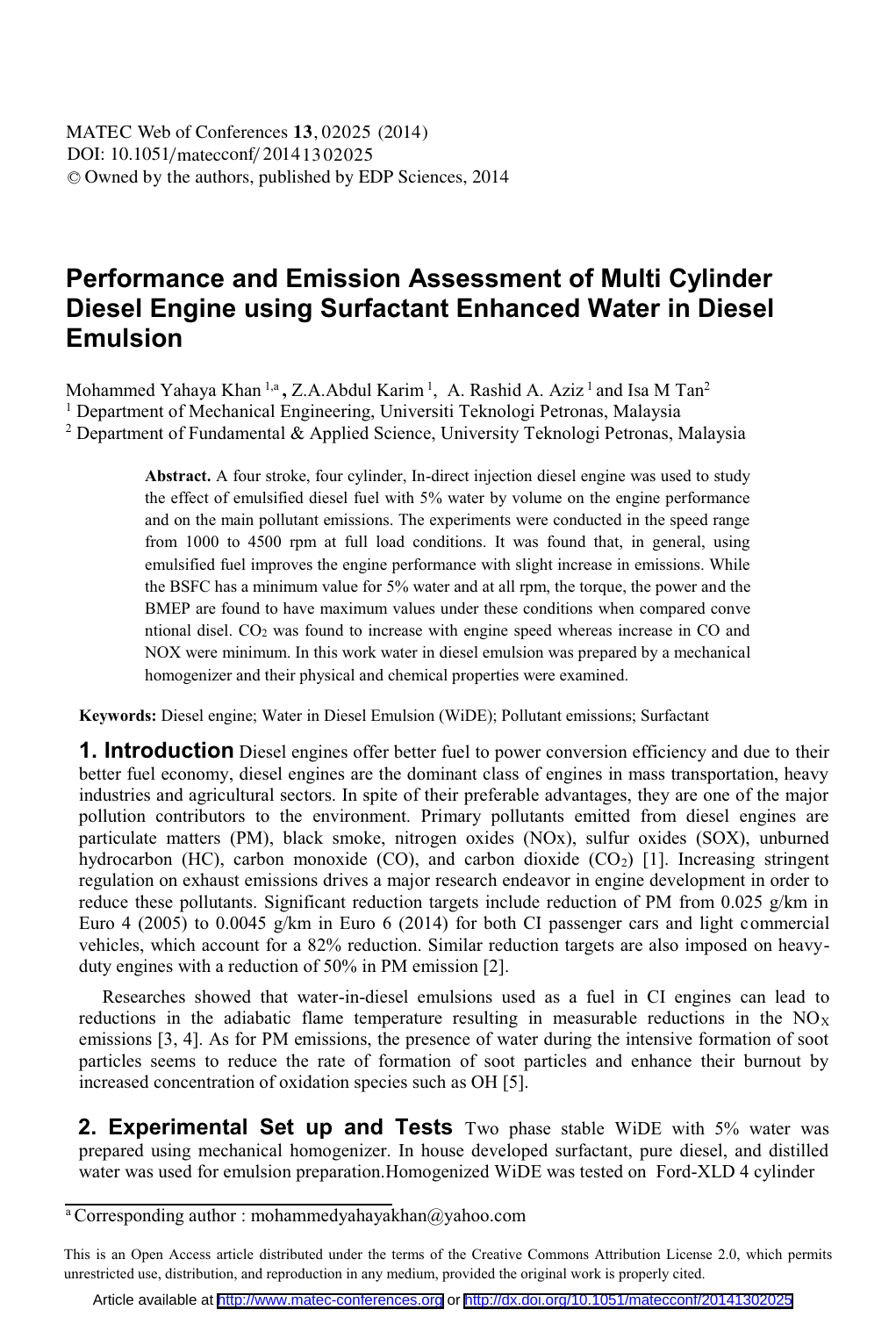indirect injection diesel engine for the speed range of 1000rpm to 4500rpm at full load conditions. Figure 1.shows the schematic illustration of experimental setup.





1.Diesel Tank, 2.Emulsion Tank, 3.Exhaust, 4.Fuel flow meter, 5.Engine, 6.Eddy Current Dynamometer, 7.Angle Encoder,8. Pressure Transducer, 9.Engine Control Unit, 10.Signal Amplifier, 11.Data Acquisition System, 12.Computer, 13.Gas Analyser.

The SVM 3000 Viscometer was used to measure the dynamic viscosity and density of WiDE and Diesel according to ASTM D7042 at different temperatures. Calorific values of the fuels were obtained using Leco AC-350 bomb calorimeter which was calibrated using standard benzoic acid as standard. Chemical characteristics were analysed using CHNS analyser. Exhaust emissions were measured by MRU Vario plus Industrial exhaust gas analyser.

# **3. Results and Discussions**

### **3.1 Laboratory Testing**

**3.1.1 Density and Viscosity** Viscosity for both WiDE and conventional diesel were measured at 20°C to 100°C. With 5% of water content viscosity of WiDE was observed to be on the higher side compared to pure diesel at all measured temperatures as shown in Figure 2.As expected that higher viscosity of WiDE with increasing water content, also it is claimed that the Presence of water will affect the ignition delay [6].





**Figure 2.** Viscosity of WiDE & Diesel **Figure 3.** Density of WiDE & Diesel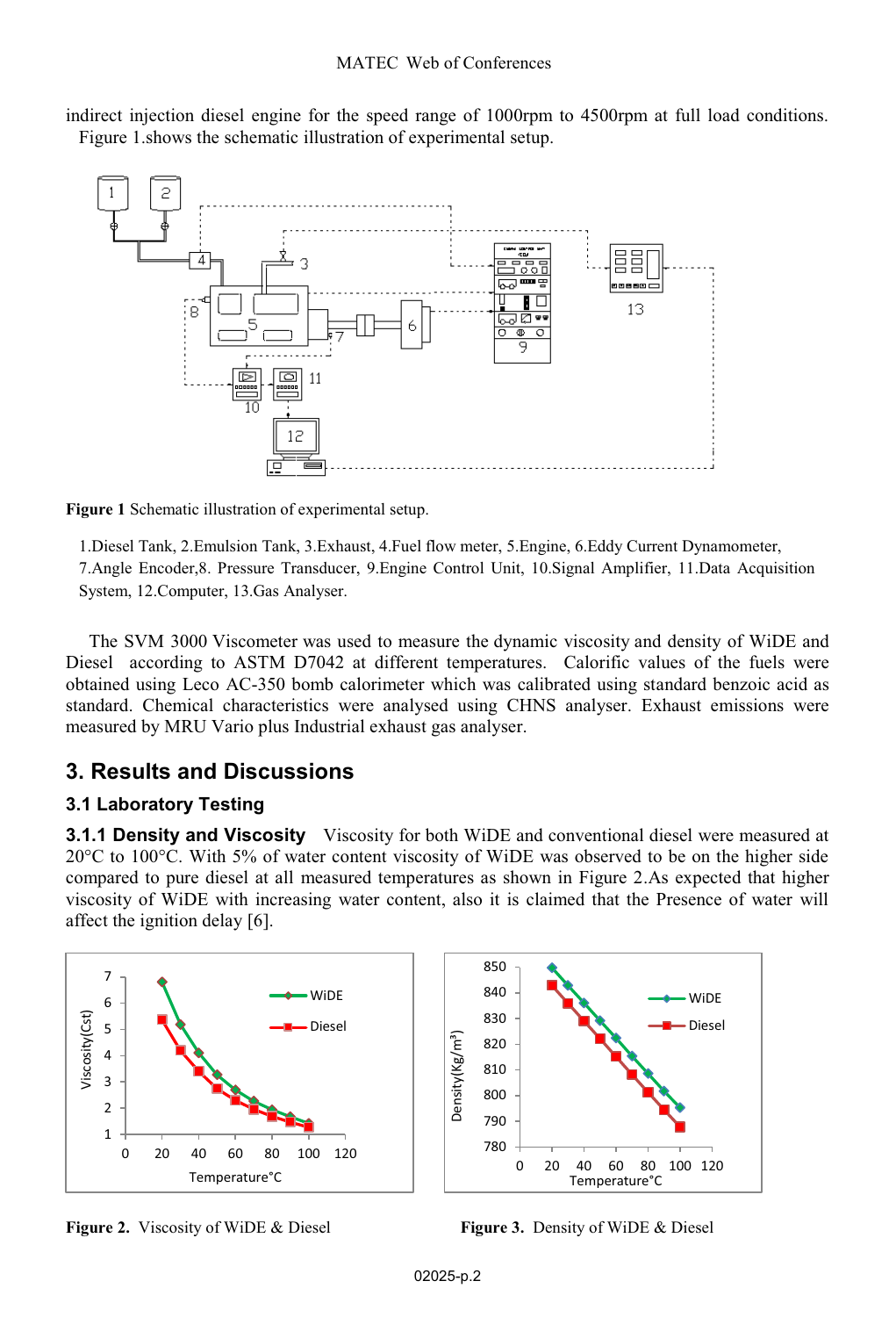#### ICPER -2014

Figure 3. depicts the density for both WiDE and pure diesel was measured at different temperatures. It is observed that when compared to pure diesel, WiDE has higher value of 7 kg/m<sup>3</sup> and is maintained irrespective of all temperatures starting from 20°C to 100°C. Increase in density is attributed to the higher density of water that is being added to diesel fuel which is of lower density.

**3.1.2 Calorific Value and CHNS Analysis** It is obvious presence of water leads to lower heating value of WiDE and can be attributed to slight reduction in engine power when used as fuel [7]. As for as CHNS analysis is concerned, Nitrogen and Sulfur are less for WiDE, but carbon and hydrogen are on the higher side when compared to pure diesel as mentioned in Table 1.

| Properties              | Sample |        |
|-------------------------|--------|--------|
|                         | Diesel | WiDE   |
| Calorific value $[J/g]$ | 46252  | 44250  |
| C[%w/w]                 | 81.38  | 82.57  |
| $H[\%w/w]$              | 11.86  | 11.97  |
| $N[\%w/w]$              | 0.1013 | 0.1357 |
| $S[\%w/w]$              | 0.126  | 0.12   |

### **3.2 Performance Characteristics of Engine**

**3.2.1 Engine Torque** The effect of water addition in the form of emulsions on the engine output for various speeds is shown in Figure 4. Similar trend was also reported by Abu Zaid [8] as a function of engine's speed. At low speed torque increases as the engine speed increases, reaches maximum and then decreases with increase in engine speed because at higher speeds engine is unable to ingest full charge of air. Torque developed by the test engine was found to be higher in case of WiDE at all speeds as shown. Maximum torque produced by WiDE was 85Nm at 3000rpm, whereas it was 81Nm with diesel at 2000rpm.

**3.2.2. Engine Power** The power produced by the emulsion was found to be the closest power output to that of neat diesel at speeds ranging from 1000 to 2000rpm then, it is evident from Figure 5. that power produced by the WiDE with 5%water is increasing after 2000rpm and reaches maximum of 34.4kW.





**Figure 4**. Engine torque for diesel and WiDE **Figure 5.** Engine power for diesel and WiDE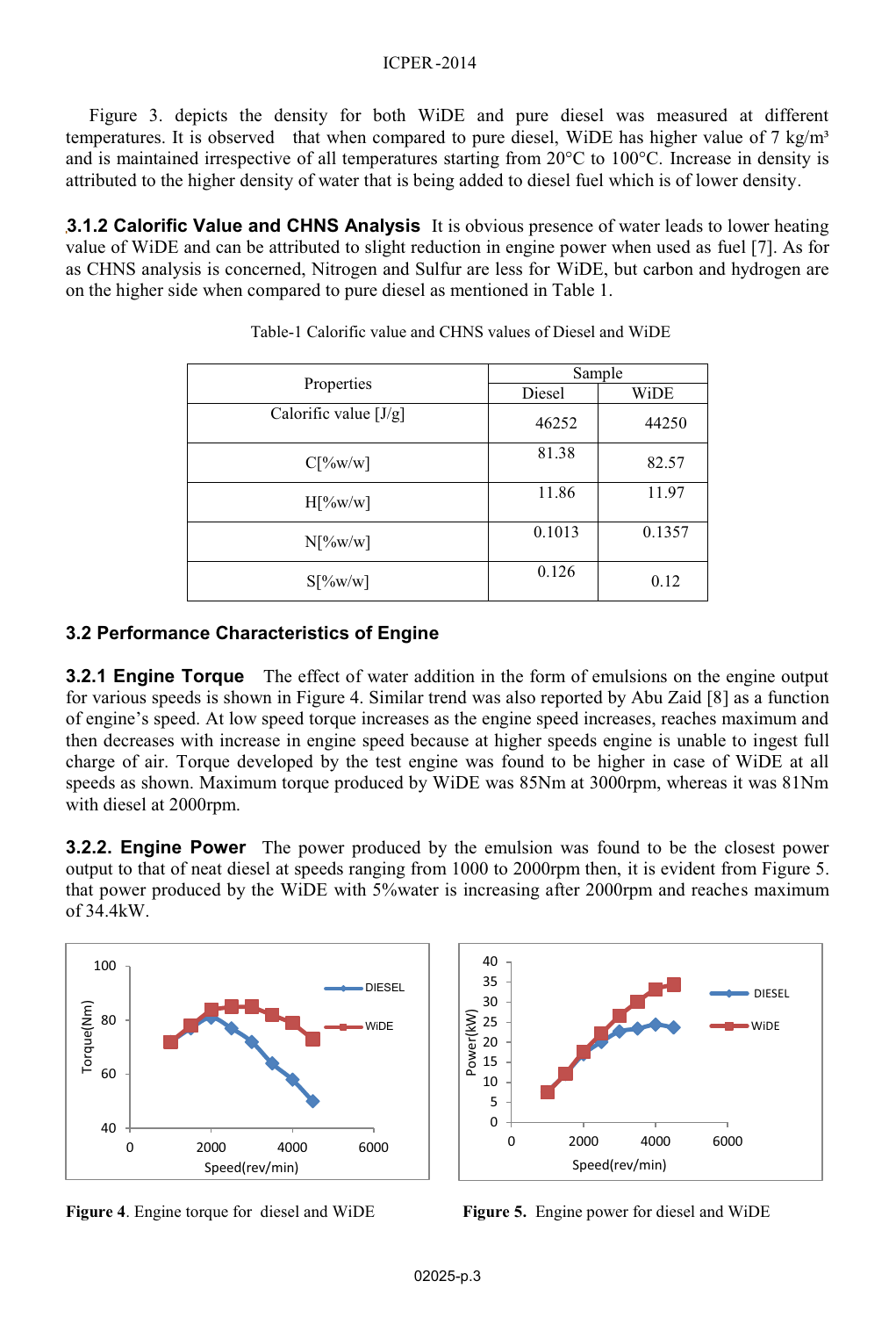**3.2.3 Specific Fuel Consumption** SFC at lower engine speeds between 1000rpm and 2000rpm there is no significance change between diesel and WiDE, but as the speed increases SFC for WiDE is comparatively lower than diesel, which is in agreement with results of Abu Zaid [8]. Figure 6. shows the SFC for both diesel and WiDE.







**3.2.4 Engine's BMEP** Significant increase in BMEP is observed with WiDE after 2000rpm than diesel as shown in Figure 7. At highest speed the difference was found to be maximum of 31% more than diesel. At lowers rpms the difference in BMEP was insignificant.

**3.2.5 Emission Characteristics of Engine** CO level for WiDE was lesser than diesel at lowest speed of 1000rpm and started increasing to a maximum at 2000rpm as shown in Figure 8.Then a declining trend was observed between 3500 and 4500rpm, rise in temperature can be attributed to the reduction in CO at higher speeds [9] .Same trend was followed by both diesel and WiDE in terms of NOx emission Figure 9. For WiDE at lower speeds and higher speeds NOx was slightly higher than diesel but at intermediate speed of 2500rpm and 3000rpm it merges with diesel. In general, the level of Nox was higher than the diesel which is not in accordance with other research findings  $[9, 10]$ .CO<sub>2</sub> for WiDE was found to be higher than diesel at all speeds as shown in Figure 9.At minimum and maximum speed  $CO<sub>2</sub>$  was about 9.6% higher than diesel, where as at 2000 rpm hike was 24.6% as shown in Figure 10.